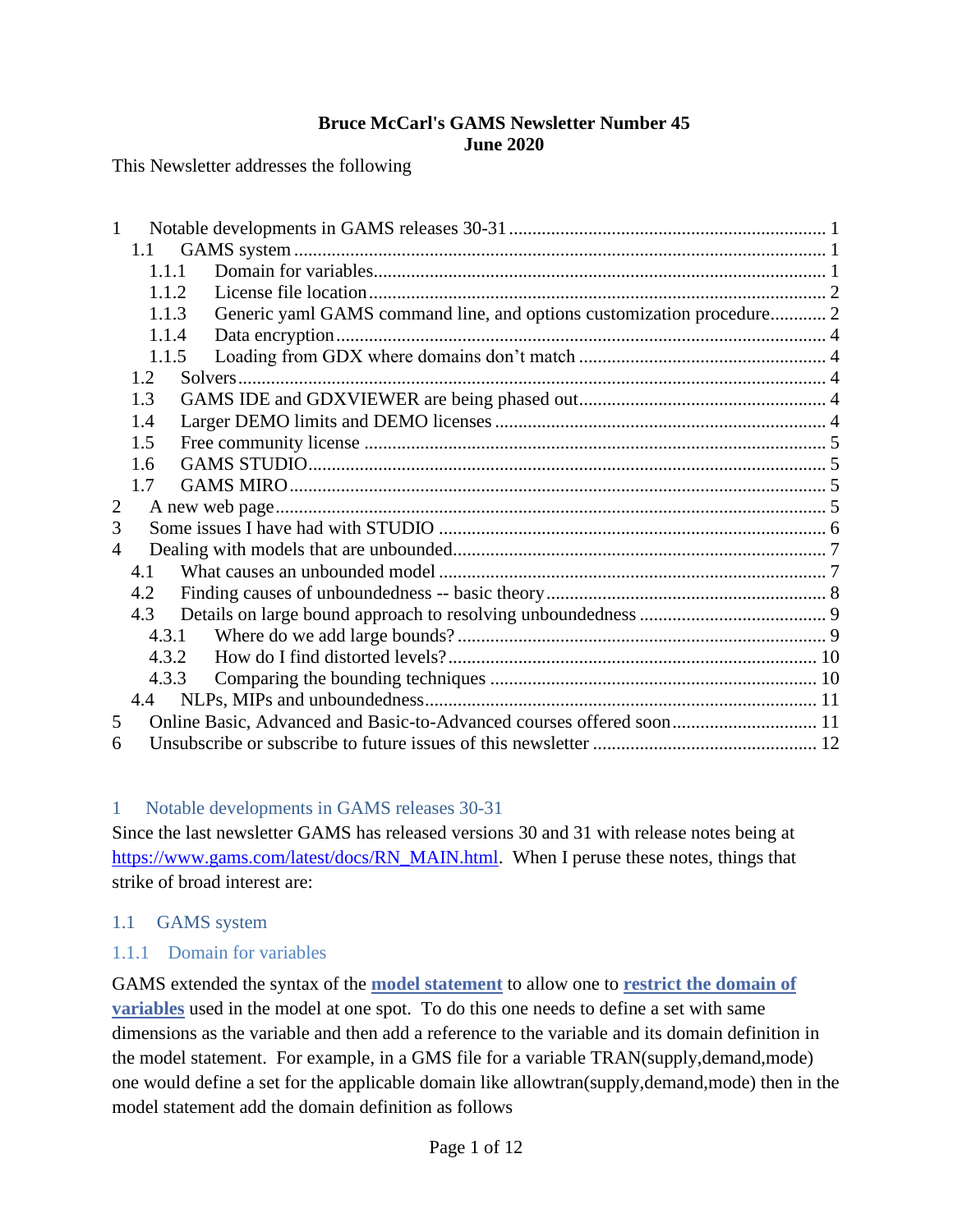model mytran /all,TRAN(allowtran)/;

This is the same as imposing the conditional

TRAN((supply,demand,mode)\$allowtran(supply,demand,mode) everywhere the TRAN variable is used.

I do find the implementation that mandates the domain inclusions in the model statement a little awkward and I believe this will create long model statements.

# <span id="page-1-0"></span>1.1.2 License file location

GAMS has done a good job of locating the license file in a more generic location. For years, the license file has had to be placed in the GAMS system directory. However, now there is a more generic place so that you do not have to copy it or point the IDE or GAMS to a different license location every time a new update comes out. The places where GAMS will search for the license can be are revealed by running

gamsinst -listdirs

and on my windows 10 machine these are

 C:\Users\mccarl\Documents\GAMS C:\Users\mccarl\AppData\Roaming\GAMS C:\ProgramData\GAMS C:\GAMS\win64\31.1\data C:\GAMS\win64\31.1\data\GAMS  $C:\GAMS\win 64\31.1$ 

Here the first three are persistent and do not vary with GAMS installation version. I also urge GAMS to include the location C:\GAMS or C:\GAMS\win64 as that is where I think of as the GAMS installation location on a Windows machine.

You can also continue to use the **[license](https://www.gams.com/latest/docs/UG_GamsCall.html#GAMSAOlicense)** command line parameter or IDE option to point to a specific license file.

## <span id="page-1-1"></span>1.1.3 Generic yaml GAMS command line, and options customization procedure

For years, I have been frustrated with customization of GAMS. GAMS has long allowed p one to customize things like the default solver, LIMROW, LIMCOL, SCALEOPT, OPTCR and SOLPRINT by manipulating a file in the systems directory only to have the customization left behind when I got an update that used a new location for the systems directory. However, the new releases allow use of a more generic place and procedure. In particular, GAMS now reads a configuration file called gamsconfig.yaml where one can specify default values, command line parameters, environment variables and option as detailed in **[GAMS Configuration in YAML](https://www.gams.com/latest/docs/UG_GamsCall.html#UG_GamsCall_GAMSConfigYAML)  [Format](https://www.gams.com/latest/docs/UG_GamsCall.html#UG_GamsCall_GAMSConfigYAML)**.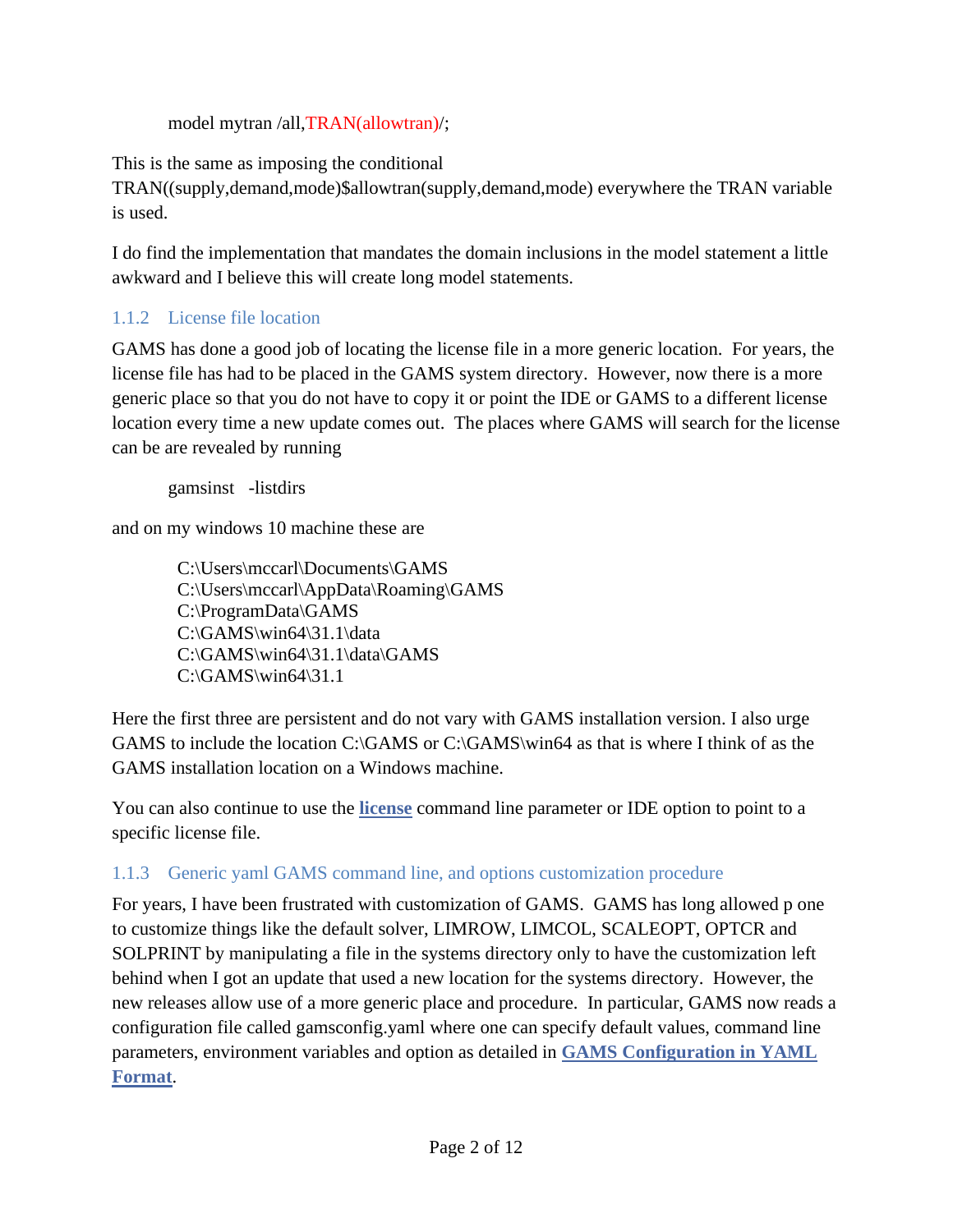This can be used to implement user-specific default option settings and if located in a space other than the system directory are shared with future GAMS updates. GAMS also plans to use that in the future to "modernize" some of the defaults while also providing a backwards compatibility pathway.

The places where GAMS will look for the gamsconfig.yaml are also revealed by running

### Gamsinst -listdirs

And on my Windows 10 machine are

 $C:\GAMS\win 64\31.1$  C:\ProgramData\GAMS C:\Users\mccarl\AppData\Local\GAMS C:\Users\mccarl\Documents\GAMS

where the last three do not vary with the current system directory. Again, I would have also liked to see the search include the location C:\GAMS or C:\GAMS\win64 as that is where I think of as the GAMS installation location.

I did note in looking at this that this introduces an apparently widely used yaml approach but in terms of GAMS this introduces a fourth format with which things like LIMROW and LP and SOLPRINT can be specified (their values can be changed through the command line, option statement, model attribute and now the yaml file). Fortunately, GAMS introduced a yaml file editor in STUDIO that knows the yaml format and the allowable settings so you do not have to learn all the nuances of yet another way of doing this. The customization editor is accessed by opening a yaml file or through the GAMS menu choice under Default GAMS Configuration as below.

| <b>GAMS</b> |                            | <b>MIRO</b>                       | Tools           | View            | Help |  |  |  |
|-------------|----------------------------|-----------------------------------|-----------------|-----------------|------|--|--|--|
|             | Run                        |                                   | F9              |                 |      |  |  |  |
| l e         |                            | Run with GDX Creation             |                 | F <sub>10</sub> |      |  |  |  |
| ∢∤≻         |                            | Compile                           | $Shift+F9$      |                 |      |  |  |  |
| ≮⁄≘         |                            | Compile with GDX Creation         | $Shift + F10$   |                 |      |  |  |  |
|             |                            | Interrupt                         | F <sub>12</sub> |                 |      |  |  |  |
|             | Stop                       |                                   | $Shift + F12$   |                 |      |  |  |  |
|             |                            | Model Library Explorer            | F6              |                 |      |  |  |  |
|             | Delete scratch directories |                                   |                 |                 |      |  |  |  |
|             |                            | <b>Default GAMS Configuration</b> |                 |                 |      |  |  |  |

On my machine a newly created yaml file is saved in C:\Users\mccarl\Documents\GAMS.

Note that the exact settings that will be used in a run are subject to a precedence order as follows:

- 1. Specification within a GMS file via the latest Option or model attribute setting command
- 2. Specification on the command line in the STUDIO/IDE command line box.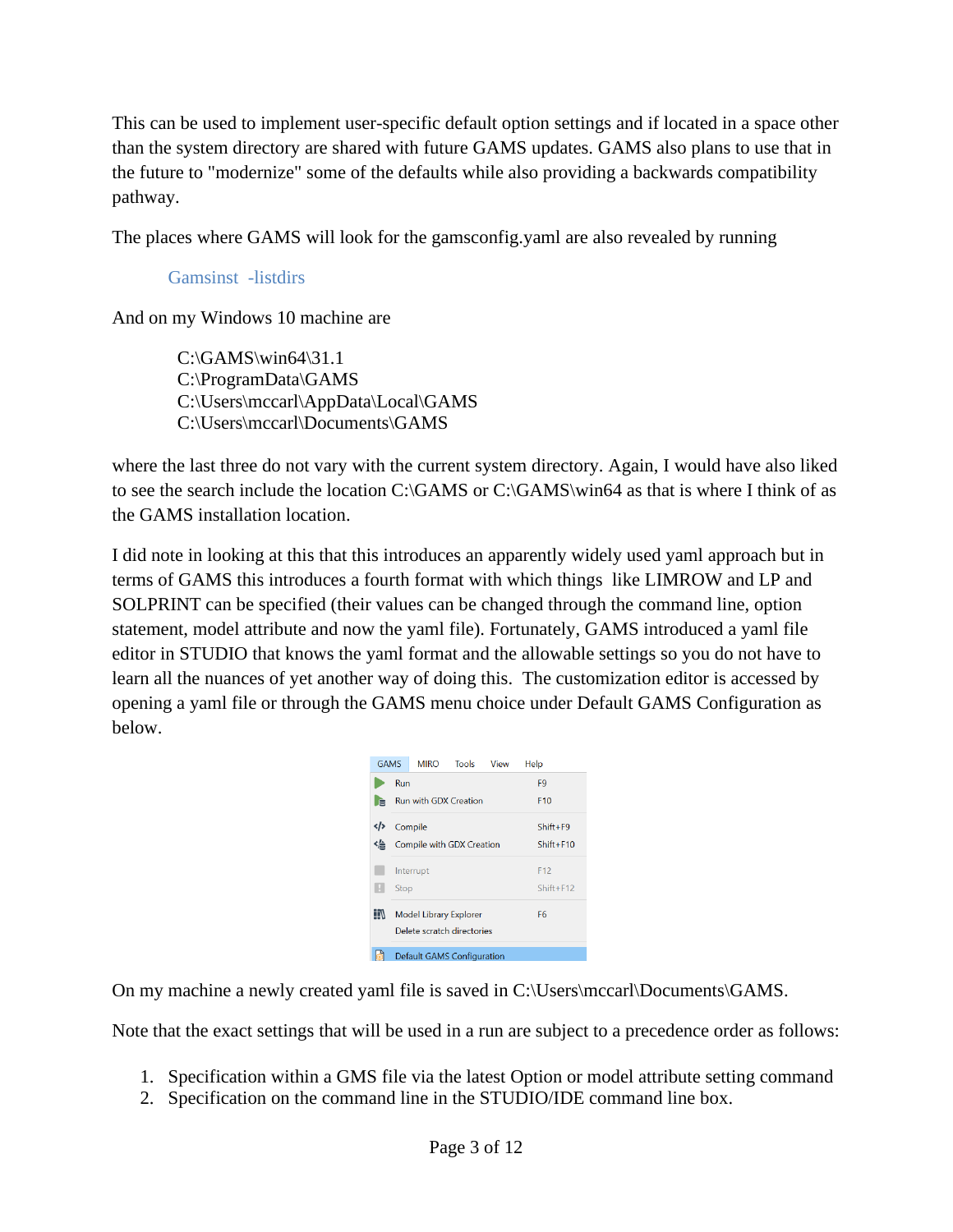- 3. Specifications in the IDE *Execute* box (this is reached through File|Options|Execute).
- 4. Specifications in other IDE dialogs, e.g. Output (this is reached through File|Options|...).
- 5. Entries in the GAMS configuration file gamsconfig.yaml.
- 6. Entries in the GAMS system parameter file (gmsprmNT.txt on windows in the GAMS system directory i.e. 31.1).

## <span id="page-3-0"></span>1.1.4 Data encryption

GAMS has introduced new commands **[encryptKey](https://www.gams.com/latest/docs/UG_GamsCall.html#GAMSAOencryptkey)** and **[decryptKey](https://www.gams.com/latest/docs/UG_GamsCall.html#GAMSAOdecryptkey)** that result in the encryption and decryption of files based on a user specified key. This allows developers to create **[encrypted](https://www.gams.com/latest/docs/UG_DollarControlOptions.html#UG_CompressedEncryptedInputFiles_Encrypt)  [input files](https://www.gams.com/latest/docs/UG_DollarControlOptions.html#UG_CompressedEncryptedInputFiles_Encrypt)** that can be used under any GAMS license with the right key.

# <span id="page-3-1"></span>1.1.5 Loading from GDX where domains don't match

GAMS has provided an alternative version of **[\\$load](https://www.gams.com/latest/docs/UG_DollarControlOptions.html#DOLLARload)** that is called **\$loadfiltered**, that operates essentially the same but ignores set domain violations. That means, when items are loaded, **[domain violations](https://www.gams.com/latest/docs/UG_SetDefinition.html#UG_SetDefinition_DomainChecking)** are not flagged as compilation errors. Rather items violating the domain definition are ignored. This is the opposite of **[\\$loadDC](https://www.gams.com/latest/docs/UG_DollarControlOptions.html#DOLLARloaddc)**. All other features are the same as discussed under **[\\$load](https://www.gams.com/latest/docs/UG_DollarControlOptions.html#DOLLARload)**.

## <span id="page-3-2"></span>1.2 Solvers

Many solvers were updated with new libraries. In terms of large changes that I see, the SCIP solver had many features added and a new solver (SHOT) was added that solves MINLP problems.

# <span id="page-3-3"></span>1.3 GAMS IDE and GDXVIEWER are being phased out

GAMS intends to phase out the IDE and GDXVIEWER. GAMS switched the default application for GMS files on Windows from the IDE to **[GAMS Studio](https://www.gams.com/latest/docs/T_STUDIO.html)**. They plan to drop updating for these packages in the very near future if not already due to compilers becoming obsolete. Also in their last release notes state they will drop the GAMS IDE and GDXVIEWER with an upcoming major release although I have been told this will not be in the near future. STUDIO will replace the IDE. Capabilities in STUDIO and a new standalone will replace GDXVIEWER.

# <span id="page-3-4"></span>1.4 Larger DEMO limits and DEMO licenses

GAMS has changed the capability of system operation in free demonstration mode in two fundamental ways.

• The size of models that can be solved with a free, demo license has been expanded. Now GAMS will generate linear (LP, RMIP, MIP) models that contain up to 2000 constraints or 2000 variables and other model types up to 1000 constraints or 1000 variables. No other limits are applied (e.g. no limits on non-zeros or discrete variables). However, some solvers impose **[additional restrictions](https://www.gams.com/latest/docs/UG_License.html#UG_License_Additional_Solver_Limits)** (e.g., the global solvers ANTIGONE, BARON, and LindoGlobal).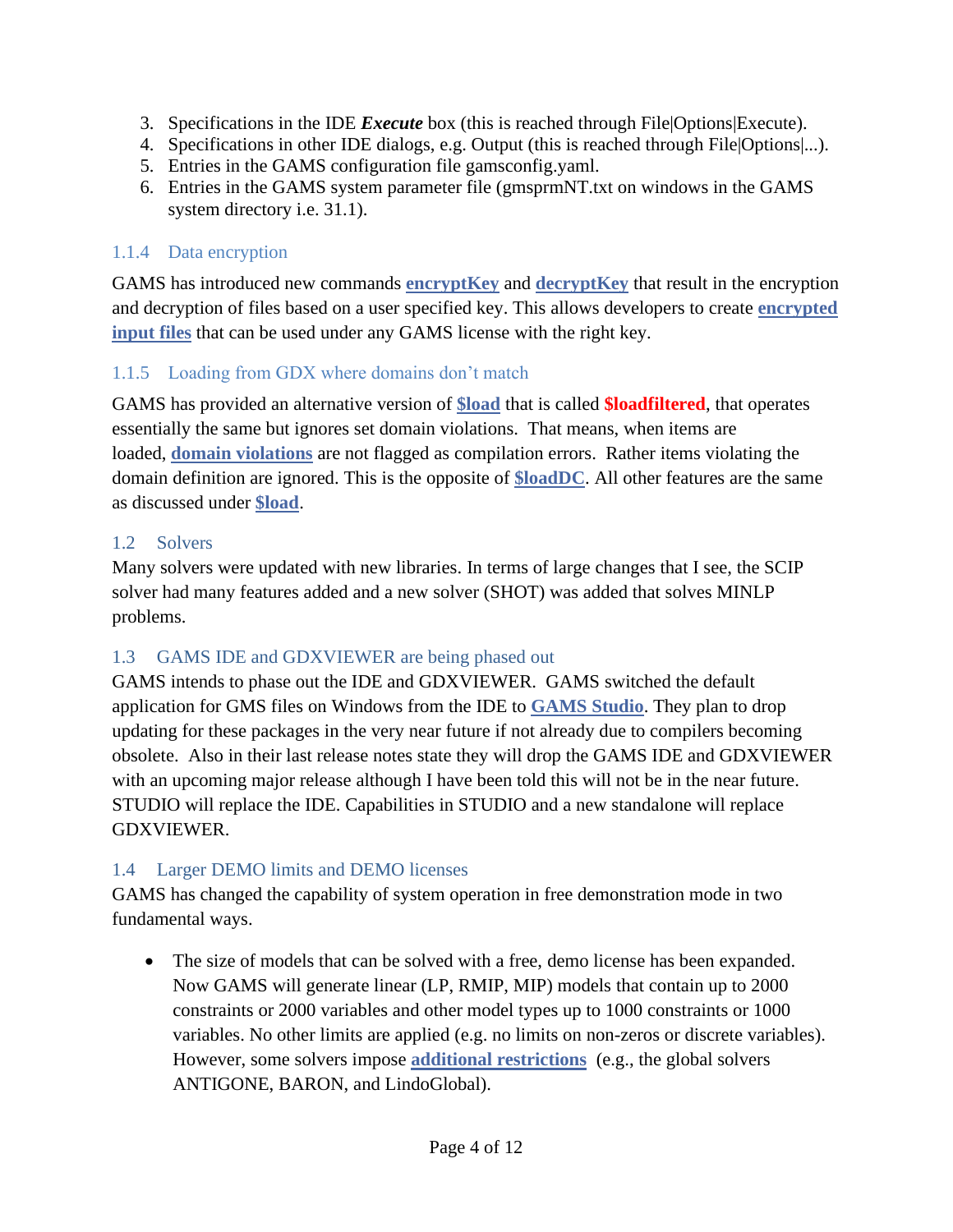• GAMS now requires Demo users to have obtained a free, demo license. The licenses are time-limited for 12 months and can be directly generated by the user through the GAMS [download page.](https://www.gams.com/download) The user is also required to use a recent GAMS version (no older than 18 months). Users are to comply with the restriction that the demo license is for demonstration and evaluation but not for commercial and production work. The **[license](https://www.gams.com/latest/docs/UG_License.html)  [documentation](https://www.gams.com/latest/docs/UG_License.html)** contains details.

#### <span id="page-4-0"></span>1.5 Free community license

GAMS now provides a free **[community license](https://www.gams.com/latest/docs/UG_License.html#GAMS_Community_Licenses)** for users on request. This community license allows generating even larger models: up to 5000 constraints and variables for LP, MIP, and RMIP models. For all other model types, the model cannot be larger than 2500 variables or 2500 constraints. In addition, limits that are more stringent are enforced by some solvers, the license works for 12 months, and the GAMS system used cannot be older than 18 months. The license again is for demonstration and evaluation but not for commercial and production work. For details, see [GAMS End User License Agreement.](https://www.gams.com/fileadmin/GAMS_EULA.pdf)

### <span id="page-4-1"></span>1.6 GAMS STUDIO

Studio has been augmented in a number of ways. One recent augmentation is the inclusion of a procedure that identifies any differences between two GDX files. In particular, they added a **[GDX Diff dialog](https://www.gams.com/latest/docs/T_STUDIO.html#STUDIO_GDXDIFF)** . This is opened by choosing Tools then GDX Diff from the menu. It can also be opened through the STUDIO Explorer when one right clicks on a GDX file then chooses the procedure.

## <span id="page-4-2"></span>1.7 GAMS MIRO

[GAMS MIRO](http://gams.com/miro) has been officially released. It provides a deployment environment for GAMS models. It is downloaded through [https://www.gams.com/miro/download.html.](https://www.gams.com/miro/download.html) MIRO is open source and can work on a standalone basis. However, use jointly with GAMS requires a proprietary connector. Use of it connected to your local GAMS does not require a separate license for academics but does for commercial users. There is also a cloud version that has a separate license arrangement.

#### <span id="page-4-3"></span>2 A new web page

GAMS launched a new version of their website this week. They did this to simplify the website and make it easier to maintain and less vulnerable to attacks. Visit [www.gams.com](http://www.gams.com/) to see the new one. I note I cannot find certain things either easily or in a consistent fashion. For example, the MIRO documentation and download is under products while the counterparts for the GAMS system are under the main menu. Also, contributed documentation and software were moved to [https://forum.gamsworld.org/.](https://forum.gamsworld.org/) Finally I can't find any mention of; a) reference to or signup for GAMS-List; b) cases; c) presentations; and d) mention of the GAMS library.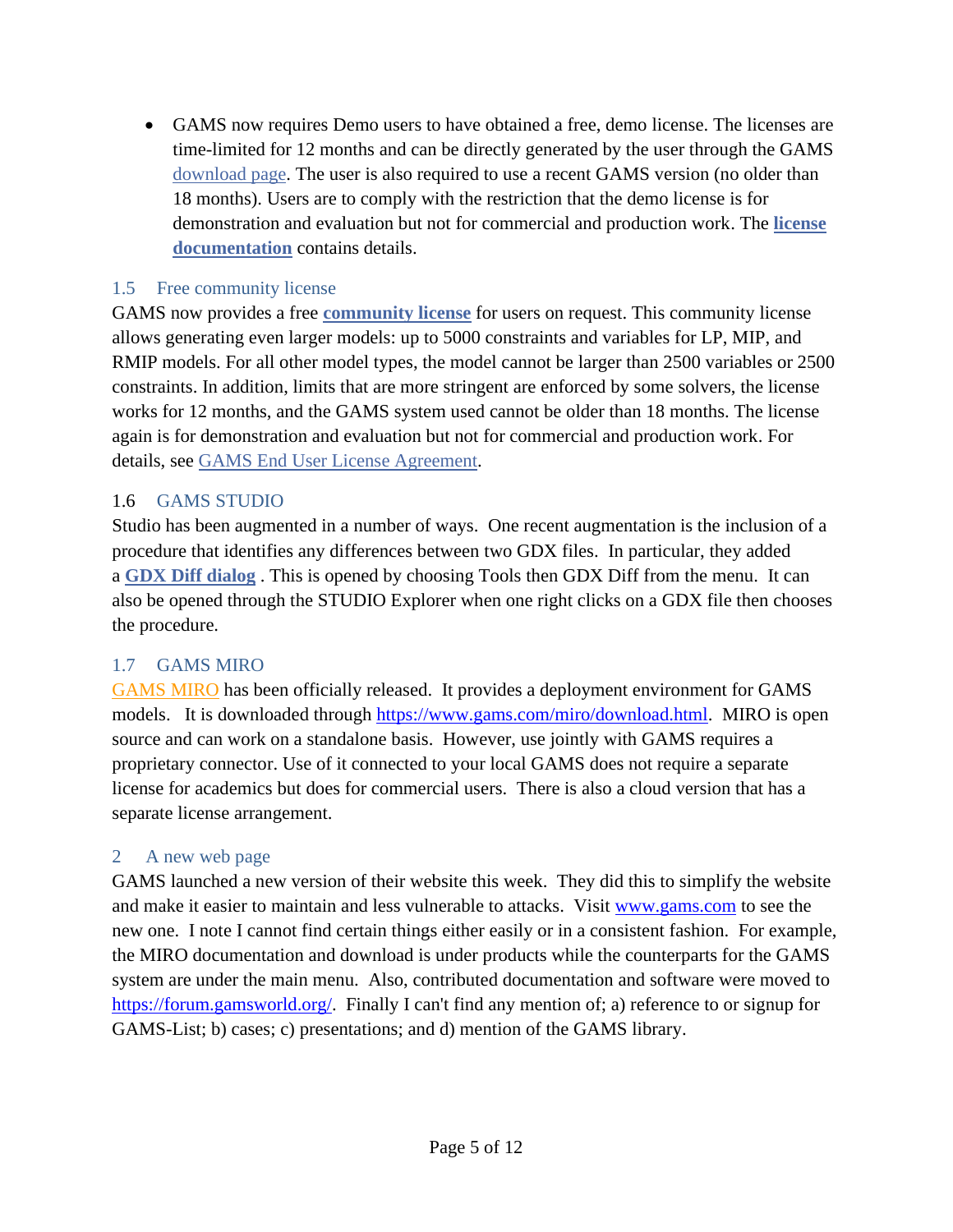#### <span id="page-5-0"></span>3 Some issues I have had with STUDIO

and then this will be the file run in future executions.

Given the GAMS is planning to phase out the IDE plus the emerging capabilities of STUDIO, I have begun to use STUDIO. In doing this, I ran into a couple of difficulties that have work arounds that I believe are worth sharing.

First, I have had trouble with the concept of a main file as opposed the IDE project. Namely, suppose you have a bunch of GMS files in a directory and you are working on one then go to run it but find STUDIO runs another file. Why? This is a characteristic of STUDIO in that it always solves what is called the main file (see the explanation at [https://www.gams.com/latest/docs/T\\_STUDIO.html#STUDIO\\_PROJ\\_VS\\_GROUPS\)](https://www.gams.com/latest/docs/T_STUDIO.html#STUDIO_PROJ_VS_GROUPS).

Under STUDIO, when you are working in a group of files STUDIO will have one, typically the first one you worked with in that area, marked as the main file (the one with the green triangle in the left screen shot below). In that case, if you want to solve another file in that group you must redefine what STUDIO considers to be the main file. To do this you right click on the desired file in that group and choose **set as main**. This moves the green triangle redefining the main file



Second, on several occasions, I had STUDIO fail in the middle of a session just closing down and then have had it refuse to restart. I do not know why this happened and have been unable to reproduce the exact situation leading to this. Nevertheless, for this newsletter and future use I wanted to cover a general way to get STUDIO back to working (At the time I gave up and reverted to the IDE). Thus I asked one of the GAMS developers how to get it restarted and received the following. *The most general approach would be to start Studio from the command line with the --ignore-settings flag or with --reset-settings (the first will ignore your last settings for just one session; the latter will delete them completely).* On my windows machine I the found I could run either through the MSDOS window in the IDE or with "windows run" the command C:\GAMS\win64\31.1\studio\studio.exe --ignore-settings

Third, again on several occasions, I have had STUDIO place its window partially off the screen losing access to the top bar with the items clipped out below becoming invisible – off the screen.



Page 6 of 12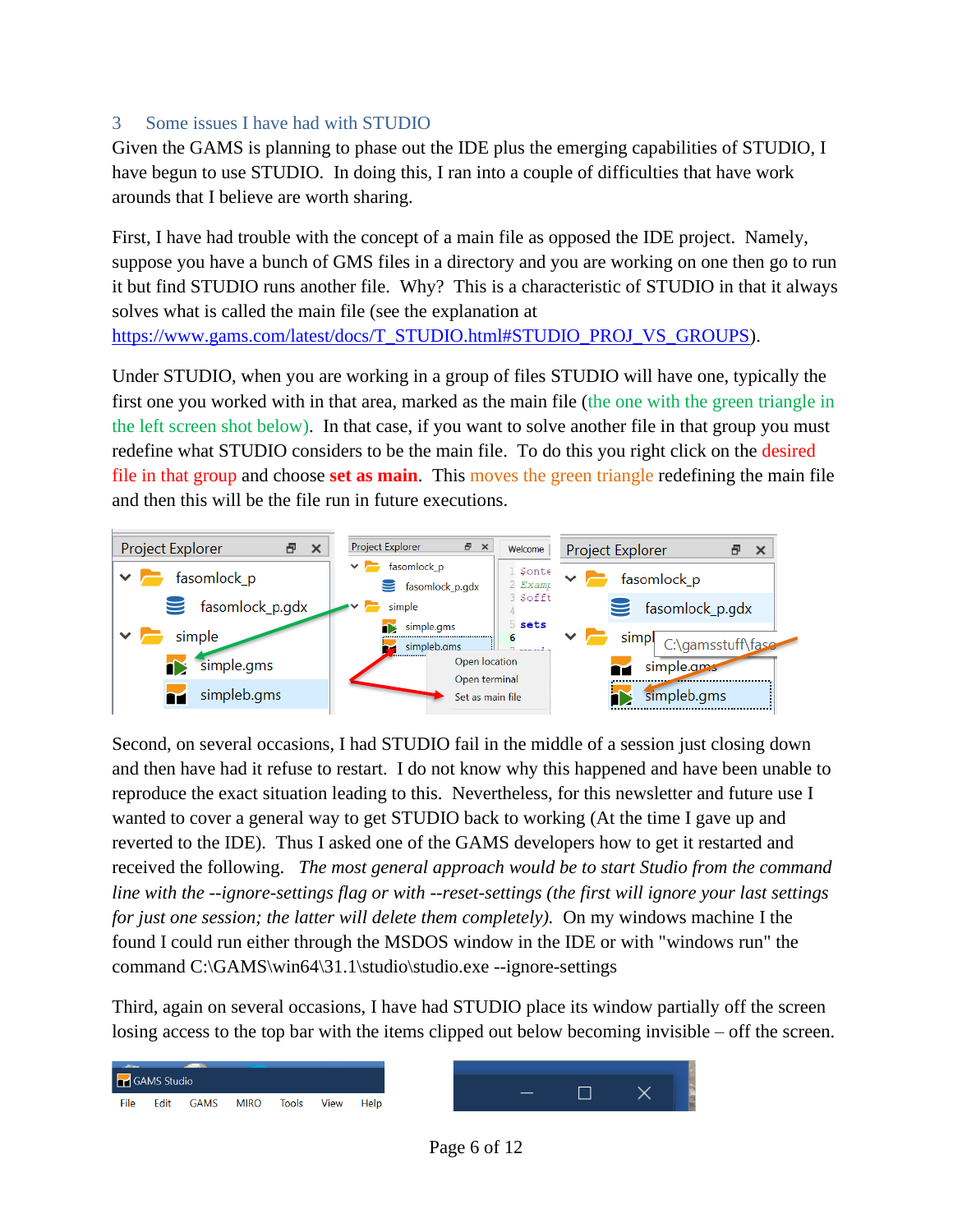Further, the screen was totally filled up and I could not reach the sides or bottoms of the STUDIO window. Thus, I could not use the mouse to move or resize the window. This left me with the case where I could not do much and I finally had to go into the task manager and kill STUDIO. I also recall that upon STUDIO reopening that I ran into cases where the problem persisted and I just gave up going back to the IDE. I also had a conversation with another user who faced the same issue. Again for this newsletter I wanted to know the work around for this so asked a GAMS developer and got the response *If Studio is focused, you could press WindowsKey+Arrows to move it to a particular spot on your monitor. Alt+F4 will close Studio. Also, you could press Ctrl+F2 to reset the view of Studio to its default (that should change the size and positions of Studio and its widgets, but not close any files)*. I have not tried this as I have not had the problem lately but felt it worthwhile to write down.

#### <span id="page-6-0"></span>4 Dealing with models that are unbounded

Optimization problems occasionally yield unbounded solutions. To find the cause I recommend that one modify the model and solve it again in a wat that allows one to gain information on the unboundedness cause. I do this by imposing unrealistically large bounds. Solvers indicate unboundedness when they find a variable that is attractive to make larger, but find that the variable may be increased without limit. In GAMS some solvers return information identifying the particular variable at issue but there may be mulitiple unbounded variables and generally only information on one is reported.

Furthermore, the LST file does not generally give additional information on the cause of the unboundedness and pre-solves rarely find such problems. Commonly, the solution report contains an instance where a particular item is tagged as unbounded (with the marker UNBND), but there will also be other variables marked as non-optimal (NOPT) which may or may not be unbounded.

Finally, note that use of GAMSCHK ANALYSIS with correction of all identified problems does not fix the issue and models still can be unbounded. Thus, most modelers will occasionally contend with models that are unbounded and will need to discover what is causing that condition.

#### <span id="page-6-1"></span>4.1 What causes an unbounded model

Causes of unbounded models are not always easily identified. Solvers may report a particular variable as unbounded when in reality a different variable or interactions between variables are the real cause. Consider the following example:

Max 
$$
3X_1
$$
 - $X_2$  + $X_3$   
s.t.  $X_1$  - $X_2$  = 0  
 $X_3 \le 20$   
 $X_1$ ,  $X_2$ ,  $X_3 \ge 0$ 

Here the unboundedness is caused by the interrelationship between  $X_1$  and  $X_2$  and the solvers would generally identify  $X_2$ . However, there may be several potential explanations as to why this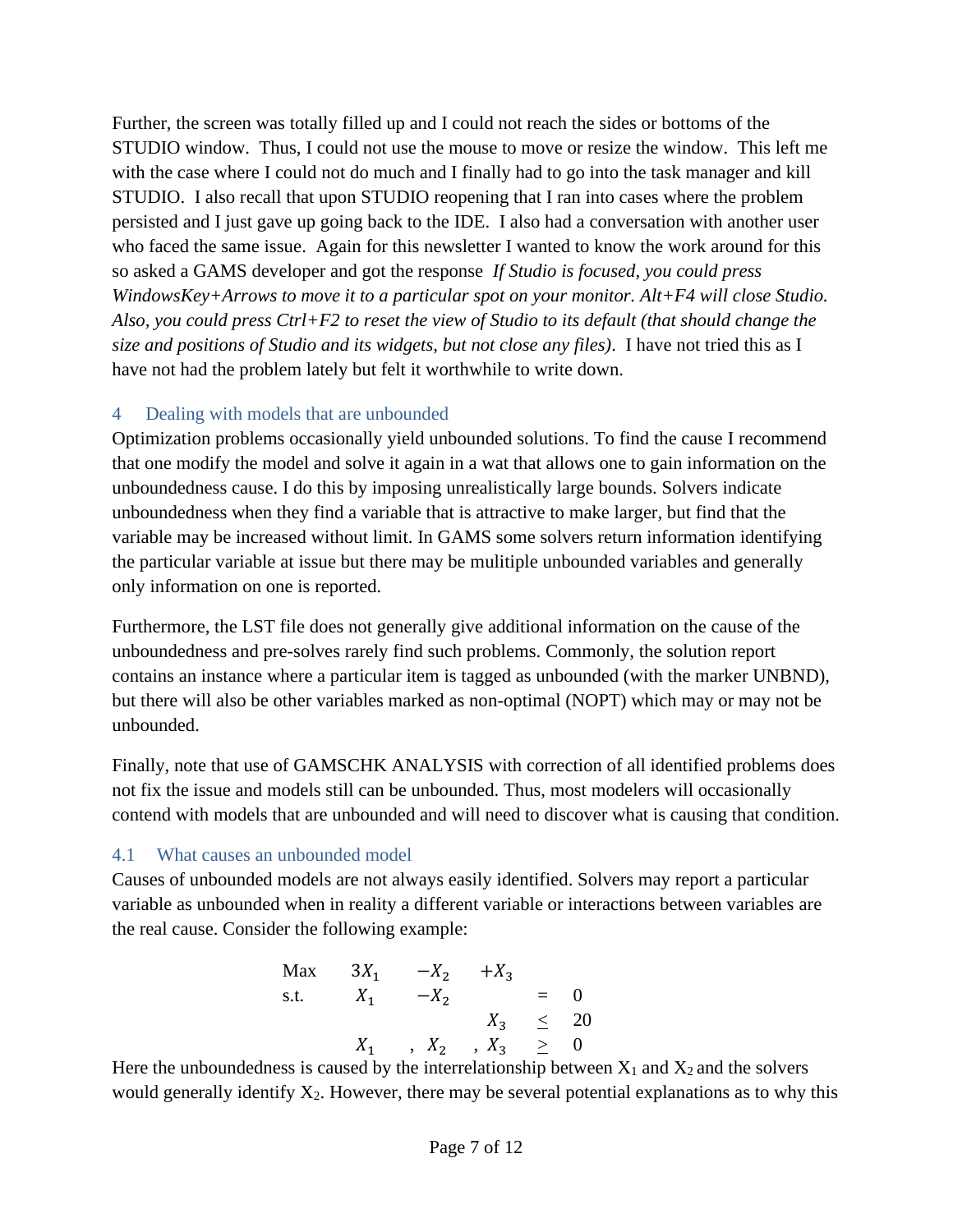unboundedness is present. The profit contribution from  $X_1$  and  $X_2$  may not be volume independent and some form of diminishing revenue or increasing cost as sales increase may be omitted. Second, there may be omitted constraints on  $X_1$  or  $X_2$ . Third, there may be multiple errors involving the above cases. A run with CPLEX resulted in the marking of  $X_2$  as the unbounded item. This may or may not be a proper identification of the problem-causing mistake. The mistake may be on the  $X_1$  side and we do not see anything about that in the output.

The general point here usually unboundedness occurs because of the interaction of multiple variables and constraints, not just the one variable that the solver happens to mark. In a more complex model, potentially a set of 50 variables and constraints could be involved. Thus, we need to find the involved set of variables and equations and then look for the root cause of the unboundedness. How then does one go about discovering this? Model modifications can help.

#### <span id="page-7-0"></span>4.2 Finding causes of unboundedness -- basic theory

The obvious solution to an unbounded model is to add bounds. Thus, we bound variables we think are potentially unbounded so they are less than or equal to some very large number like  $10^{10}$ . The consequent model will be bounded, but the solution may have some quite large valued variables. In this case, we will bound the  $X_1$  and  $X_3$  variables since both contribute revenue to the objective function.

$$
Max \t 3X1 -X2 +X3\ns.t. \t X1 -X2 = 0\t X3 \le 20\t X1 \le 1000000000\t X1 , X2 , X3 \le 0
$$

Note we are making the problem "artificially" bounded. If it is truly unbounded, then we should expect that the solution would show  $X_1$  and  $X_2$  taking on large values, which are far larger than any anticipated "realistic" value. However, when unboundedness is not present the large upper bound constraints should be redundant with no effect on the solution (although in solvers using dual simplex they can slow down convergence substantially). The resultant solution is

|         |                          | LOWER     | LEVEL        | UPPER |              | MARGINAL |          |  |
|---------|--------------------------|-----------|--------------|-------|--------------|----------|----------|--|
| EQU obj |                          | $\bullet$ | $\bullet$    | ٠     |              |          | 1.0000   |  |
| EQU     | r1                       | $-$ INF   | ٠            |       |              |          | 1.0000   |  |
| EQU     | r2                       | $-INF$    | 20.0000      |       | 20.0000      |          | 2.0000   |  |
|         |                          |           |              |       |              |          |          |  |
|         |                          | LOWER     | LEVEL        |       | <b>UPPER</b> |          | MARGINAL |  |
|         | $---$ VAR objmax $-$ INF |           | 2.000000E+10 |       | $+$ INF      |          |          |  |
| VAR x1  |                          |           | 1.000000E+10 |       | 1.000000E+10 |          | 2.0000   |  |

Objective : 20000000040.000000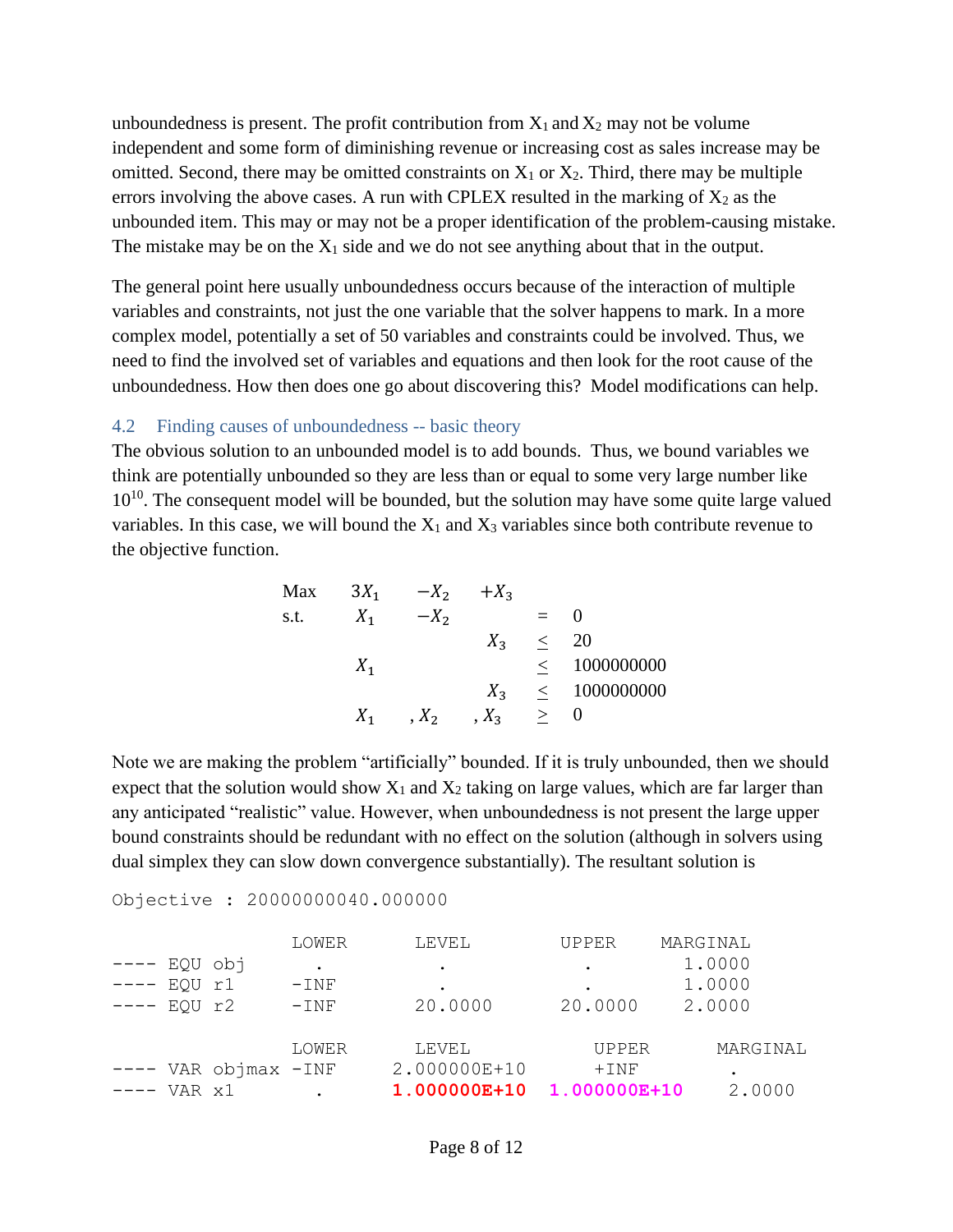| $---$ VAR $x2$       | $1.000000E + 10$ | $+TNF$           |  |
|----------------------|------------------|------------------|--|
| $---$ VAR $\times 3$ | 20.0000          | $1.000000E + 10$ |  |

This solution signals what is wrong through the variable levels. The levels for both  $X_1$  and  $X_2$  are distorted while  $X_3$  is unaffected. Thus, the modeler would receive signals that the unboundedness involves the interaction of the  $X_1$  and  $X_2$ . In turn, one would examine these variables and any binding equations relating them to fix the unboundedness.

The above material indicates a way of finding the cause of unboundedness. Namely, set up the model with large bounds present, solve it and look for distorted (large) levels to find the causal set of variables and equations. One word of caution, this will always identify some of the unboundedness causes, but in the face of a non-unique primal solution caused by degeneracy or alternative optimals may not reveal them all. Thus, multiple applications of the procedure may be needed.

#### <span id="page-8-0"></span>4.3 Details on large bound approach to resolving unboundedness

The following gives the steps for finding unboundedness causes.

| Step 1   | Identify the relevant variables for which artificially large bounds need to                                                                          |
|----------|------------------------------------------------------------------------------------------------------------------------------------------------------|
|          | be added.                                                                                                                                            |
| Step $2$ | Add bounds to those variables.                                                                                                                       |
| Step 3   | Solve the model.                                                                                                                                     |
| Step 4   | Examine the model solution. When variable and equation solution levels<br>are found which are excessively large, identify those as the variables and |
| Step 5   | equations to be examined for the cause of infeasibility.<br>Fix the model and repeat the process if needed.                                          |
|          |                                                                                                                                                      |

There are several questions inherent in the above procedure. In particular, which items need bounds? What type of bounds should be entered? How does one find an excessively large level? Each is discussed below.

#### <span id="page-8-1"></span>4.3.1 Where do we add large bounds?

The places where adding bounds may be in order can be determined in several ways. One could look at the model solution and just add bounds on the variables marked by the solver as unbounded or non-optimal. However, while this rather readily points to proper places in the example model, it does not always do such in other models. An approach I recommend is to add bounds to all potentially unbounded variables.

Linear programming models are unbounded when the solver finds the objective function can be improved by altering the value of a variable, but finds that variable is not limited by a constraint. Thus, to identify all potentially unbounded variables then one has to find all variables that contribute to the objective function, but are not directly bounded. Such cases in a maximization context involve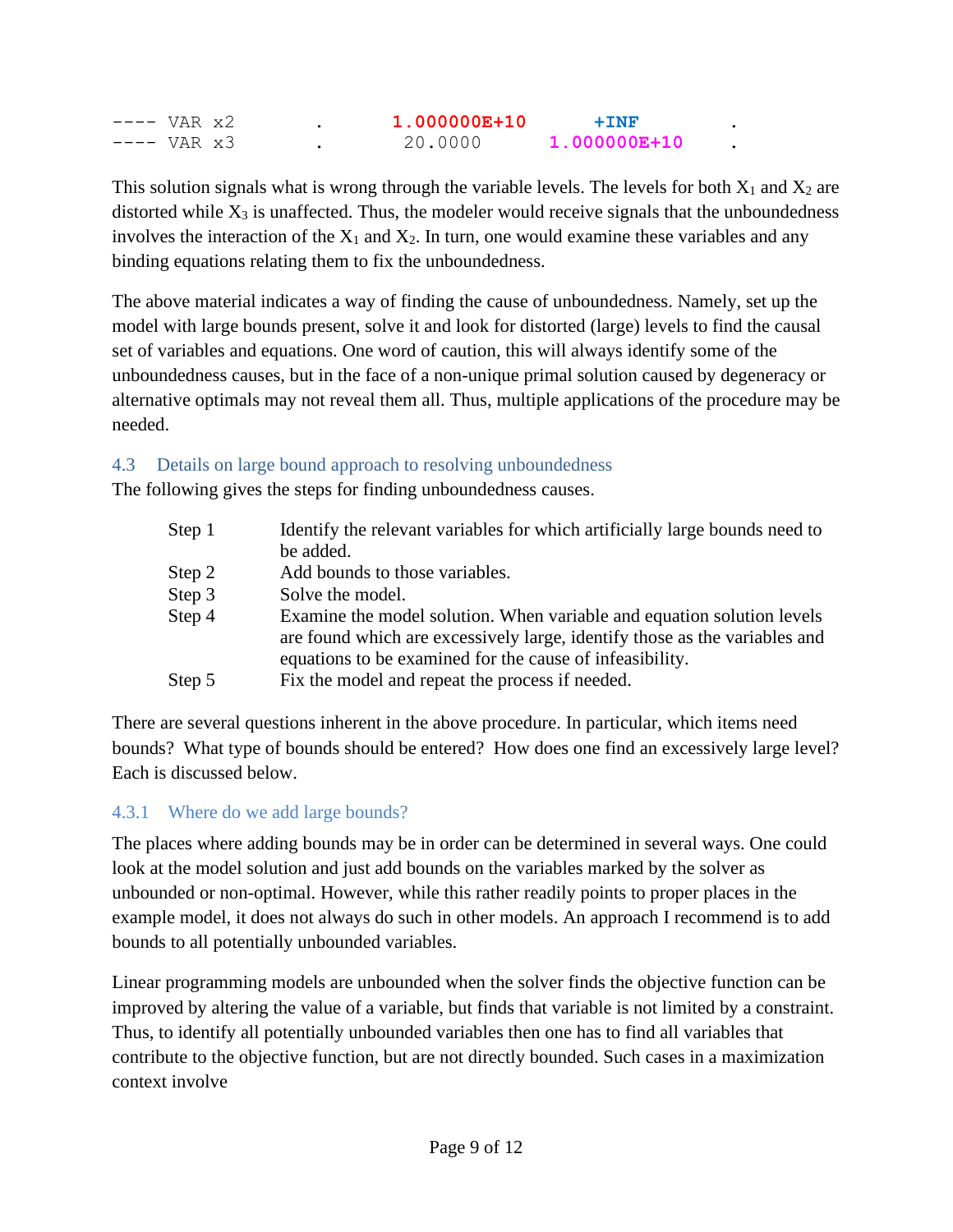- a) Non-negative variables with positive objective coefficients and no upper bound
- b) Non-positive variables with negative objective coefficients and no lower bound
- c) Unrestricted or free variables with positive objective coefficients and no upper bound
- d) Unrestricted or free variables with negative objective coefficients and no lower bound

These cases identify a larger than necessary set since the restrictions imposed by the constraint set are not considered. However, tests that are more complex would be needed to factor in those constraints. The ADVISORY and NONOPT procedures in GAMSCHK have been written to create a list of all occurrences of these cases. Use of ADVISORY does not require the model be solved or while NONOPT in IDENTIFY mode only works after a model solve.

GAMS permits an alternative technique for bounding the problem. Namely, one can provide a large upper bound on the variable to be maximized or if the problem is a minimization problem, a large negative lower bound.

# <span id="page-9-0"></span>4.3.2 How do I find distorted levels?

The next question involves finding the distorted levels. The simple aspect of this is that one can simply review the output and look for variable levels with large exponents. The more complex aspect is that in a model with thousands of variables and equations this information can be hard to find. The GAMSCHK NONOPT procedure has been written to help in this quest. All items with levels in an optimal solution that are larger in absolute value than 10 to a filter value, are output as potential causes of the unboundedness.

# <span id="page-9-1"></span>4.3.3 Comparing the bounding techniques

As mentioned above there are two bounding approaches that can be used:

- Bound multiple individual variables which contribute to the desirability of the objective function ( for example, those that are profitable in a maximization problem)
- Bound the single variable which is being optimized in the problem (i.e. if your solve statement says maximizing Z then impose the bound  $Z.up = 10000000000$ ;).

There can be substantial differences in information generated by these two techniques. The most distinguishing characteristics involve simplicity of use and completeness of information.

- **Simplicity of use -** When one simply bounds the variable being optimized one adds a single bound without having to think through which variables are desirable to the objective function and then add multiple bound statements on those.
- **Completeness of information** Simplicity has its costs, as information content in the solution is generally less under the simpler bound technique. Namely, when an unbounded model is solved and there is more than one set of variables causing the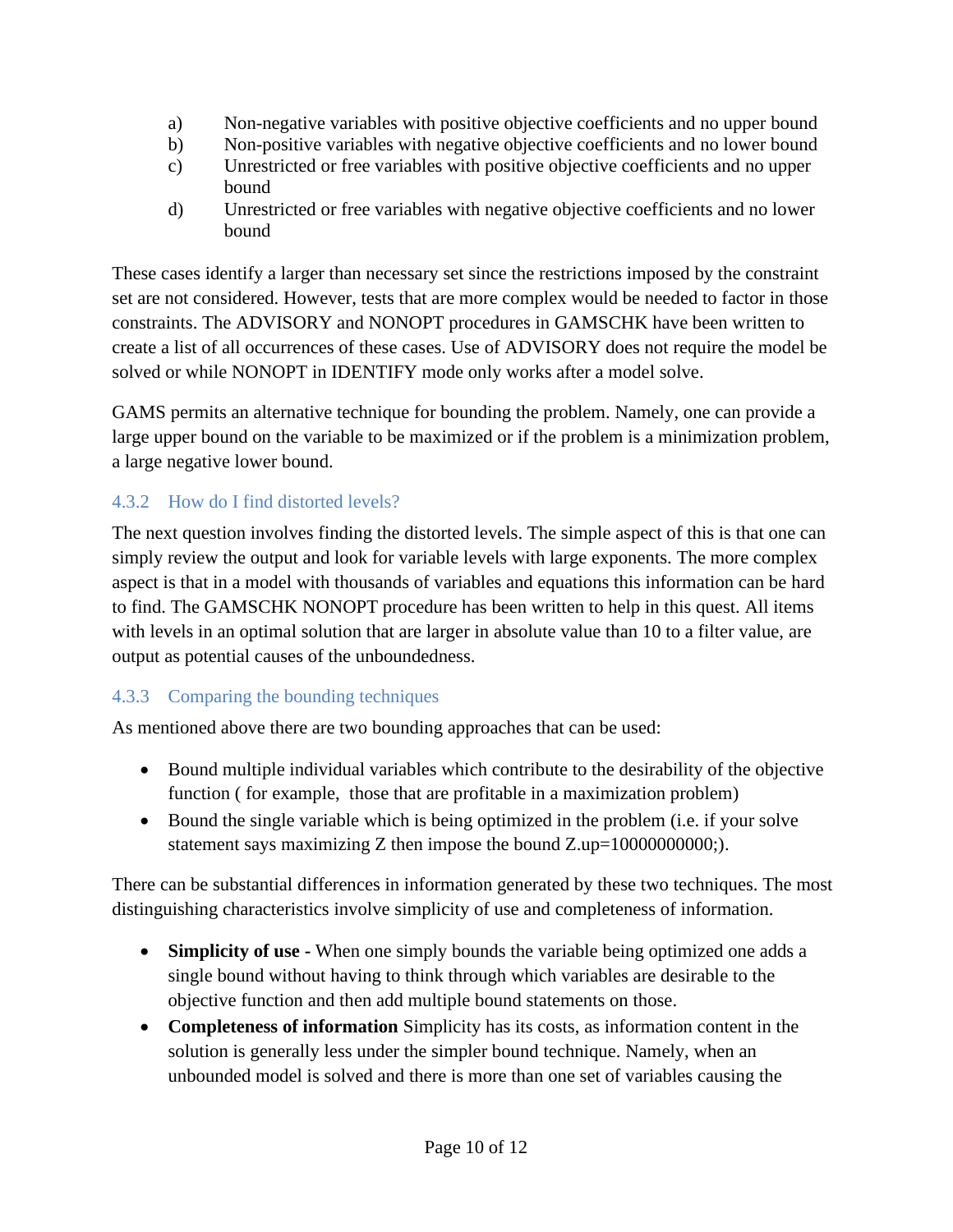unboundedness, the use of the single bound will only reveal one unbounded case at a time.

# <span id="page-10-0"></span>4.4 NLPs, MIPs and unboundedness

When dealing with unbounded cases in mixed integer programs or nonlinear programs the approach is essentially that above. However, in the nonlinear programming case one also has to consider has two additional issues: objective function form and solver numerical properties.

- In terms of objective function form, nonlinear programming theory requires a concave objective function for the attainment of global optimality in maximization problems and a convex objective function in the case of minimization problems. When a nonlinear programming model is judged unbounded, then one should investigate the objective function convexity/concavity characteristics.
- When a nonlinear programming model is unbounded, one can be running into numerical problems. In particular, issues such scaling, starting points, tolerances and other numerical issues can be the problem. The bounding technique above has been shown to work well for NLPs in the authors work. However, on occasions models have been found to be suffering from numerical problems, which needed to be resolved before proceeding.

# <span id="page-10-1"></span>5 Online Basic, Advanced and Basic-to-Advanced courses offered soon

This year I will again be teaching my family of GAMS courses for basic and advanced users. Given the COVID pandemic and accompanying travel restrictions, I am going online. I have tried to set up a schedule that accommodates multiple time zones with a bias toward the eastern US and Europe (class will meet from 8am to 1 pm Denver time). These courses will be offered in late July and I encourage interested parties to enroll. Furthermore

- I will be using ZOOM to deliver the classes and distributing PDF and GMS file materials so that all overheads and class examples that are used in the zoom presentation are also available to each of the students.
- I will record the ZOOM sessions and will make them available through the cloud for I believe as long as 30 days after the class is over.
- **Schedule -** To accommodate varying time zones including a number in Europe I have shortened the class day and extended the number of days on which there will be classes by one day. In particular the
	- o Basic class will be taught on July 27, 28, 29 and 30 from 8 AM until about 1 PM US Mountain (Denver) time. (full schedule is [here](https://www.gams.com/courses/2020_07_basic-gams-modeling_mccarl_t/introduction_basic2020_online.pdf) and registration details including fees [here\)](https://www.gams.com/courses/2020_07_basic-gams-modeling_mccarl_t/Basic_GAMS_Modeling2020_online.pdf)
	- o Advanced class will be taught on July 29, 30, 31 and August 3 again from 8 AM until about 1 PM US Mountain (Denver) time. (Full schedule is [here](https://www.gams.com/courses/2020_07_advanced-gams-modeling_mccarl_t/Introduction_adv_gams_class2020_online.pdf) and registration details [here\)](https://www.gams.com/courses/2020_07_advanced-gams-modeling_mccarl_t/Advanced_GAMS_Modeling2020_online.pdf).